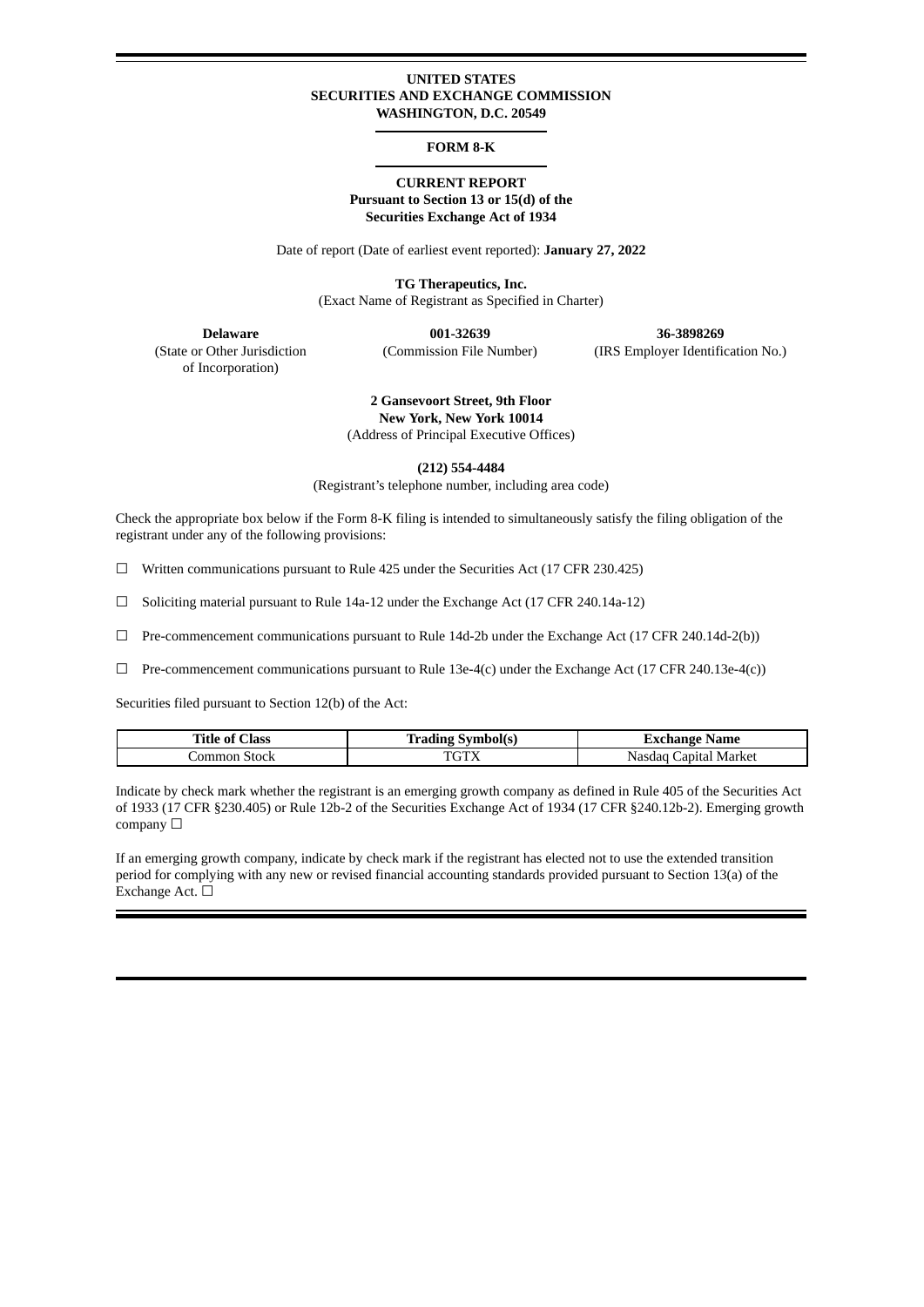#### **Item 8.01 Other Events.**

On January 27, 2022, TG Therapeutics, Inc. (the "Company") participated in a webcast fireside chat during the B. Riley Securities' 2022 Virtual Oncology Investor Conference. During the webcast, Michael S. Weiss, Chief Executive Officer of the Company, shared a data and regulatory update. Mr. Weiss noted that the Company was nearing completion of a submission to the U.S. Food and Drug Administration (FDA) of updated Overall Survival (OS) analyses from the UNITY-CLL Phase 3 study evaluating the investigational U2 combination (UKONIQ® (umbralisib) and ublituximab) compared to the control arm of obinutuzumab plus chlorambucil and that the FDA imposed a partial clinical hold on select studies of U2 and its components for chronic lymphocytic leukemia (CLL) and non-Hodgkin's lymphoma (NHL).

With regard to the data update, Mr. Weiss noted that the updated OS results from the UNITY-CLL study, showed an improvement from the preliminary data originally shared with the FDA, and previously disclosed on November 30, 2021, which was at that time an OS hazard ratio of 1.23 and when censoring for COVID-19 related deaths a hazard ratio of 1.04. An OS hazard ratio above 1.00 implies potential risk that the investigational therapy is causing harm and below 1.00 implies the possibility the drug is improving survival. The UNITY-CLL study was not powered for OS. Neither the original preliminary results nor the updated preliminary results were statistically significant, and the results are expected to change over time as more events occur. The original preliminary OS Hazard Ratio and the updated information discussed today were as of the same data cutoff date of September 2021.

With regard to the partial clinical hold, Mr. Weiss noted that no new patients may be enrolled to the select CLL/NHL studies identified by FDA, however patients on these studies who are deriving clinical benefit can continue on therapy once they have been reconsented. Mr. Weiss also noted that the partial clinical hold was not based on any new information provided by the Company to the FDA but appears to be based on the same data and concerns that gave rise to the previously announced Oncologic Drug Advisory Committee (ODAC) meeting, which is set to take place in the March/April 2022 timeframe. Most studies included in the partial clinical hold were previously closed to new enrollment or were on Company administrative hold to new enrollment. The Company does not expect to provide an update on the partial clinical hold prior to the ODAC meeting.

#### Forward-looking Statement

This 8-K contains forward-looking statements within the meaning of the U.S. Private Securities Litigation Reform Act of 1995, including statements relating to the interim overall survival analyses from the UNITY-CLL study, and the partial clinical hold that the FDA placed on select studies of the U2 regimen, including the ublituximab and UKONIQ® (umbralisib) monotherapy arms of those studies. In addition to the risk factors identified from time to time in our reports filed with theU.S. Securities and Exchange Commission, factors that could cause our actual results to differ materially include the following: the risk that the FDA disagrees with the updated overall survival analysis from the UNITY-CLL study referenced in this 8-K; the risk that the overall survival analysis from the UNITY-CLL study, which is interim and statistically underpowered, changes over time in favor of the control arm as patients are followed for a longer period of time; and the risk that FDA may not remove the partial clinical holds on studies evaluating the U2 combination, including the ublituximab and UKONIQ monotherapy arms of those studies.

Further discussion about these and other risks and uncertainties can be found in our Annual Report on Form 10- K for the fiscal year endedDecember 31, 2020, as updated by our subsequent Quarterly Reports on Form 10-Q, and in our other filings with theU.S. Securities and Exchange Commission. Any forward-looking statements set forth in this 8-K speak only as of the date of this 8-K. We do not undertake to update any of these forward-looking statements to reflect events or circumstances that occur after the date hereof.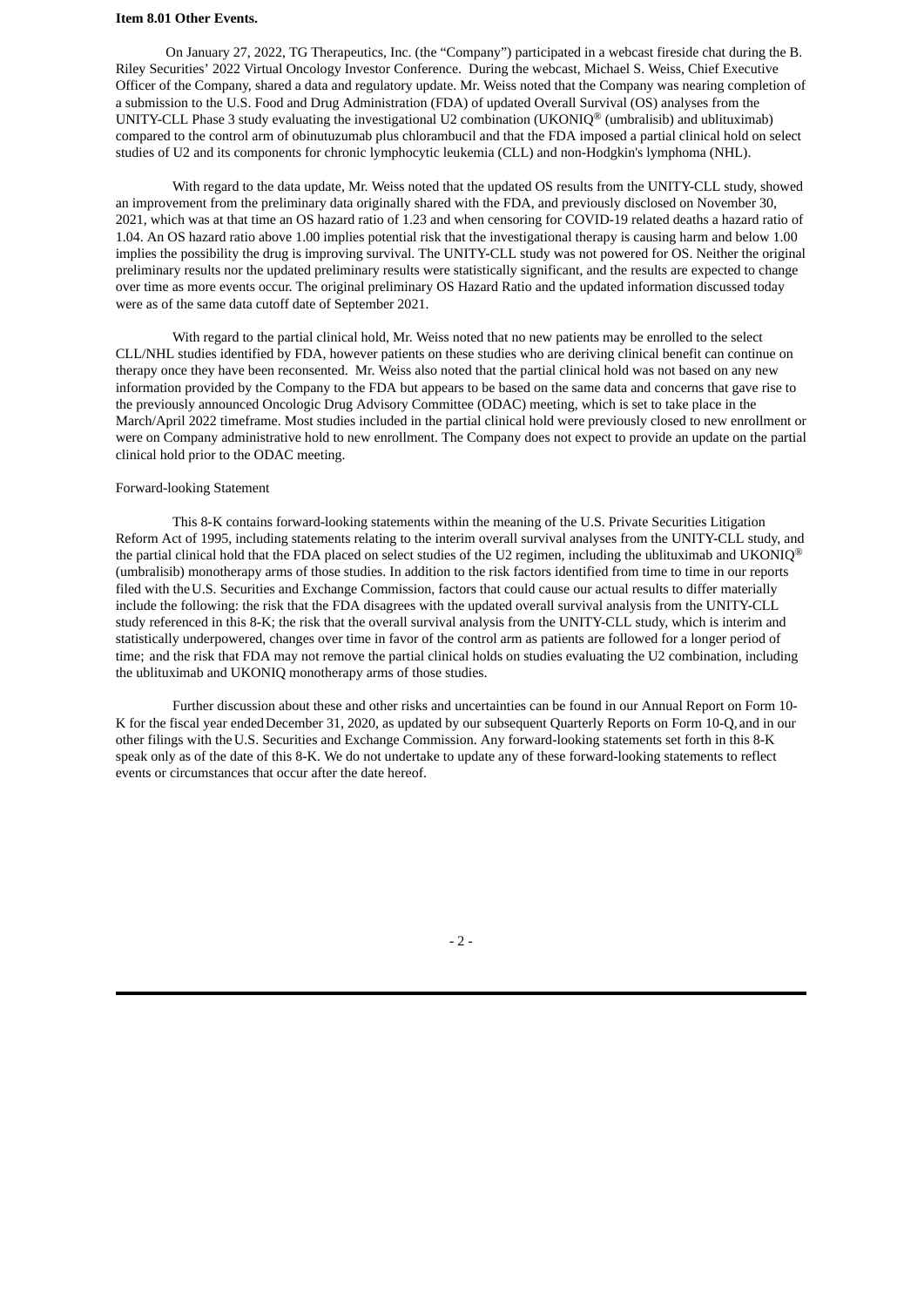## **Item 9.01. Financial Statements and Exhibits.**

**Exhibit No. Description**

Exhibit 104 The cover page from this Current Report on Form 8-K formatted in Inline XBRL